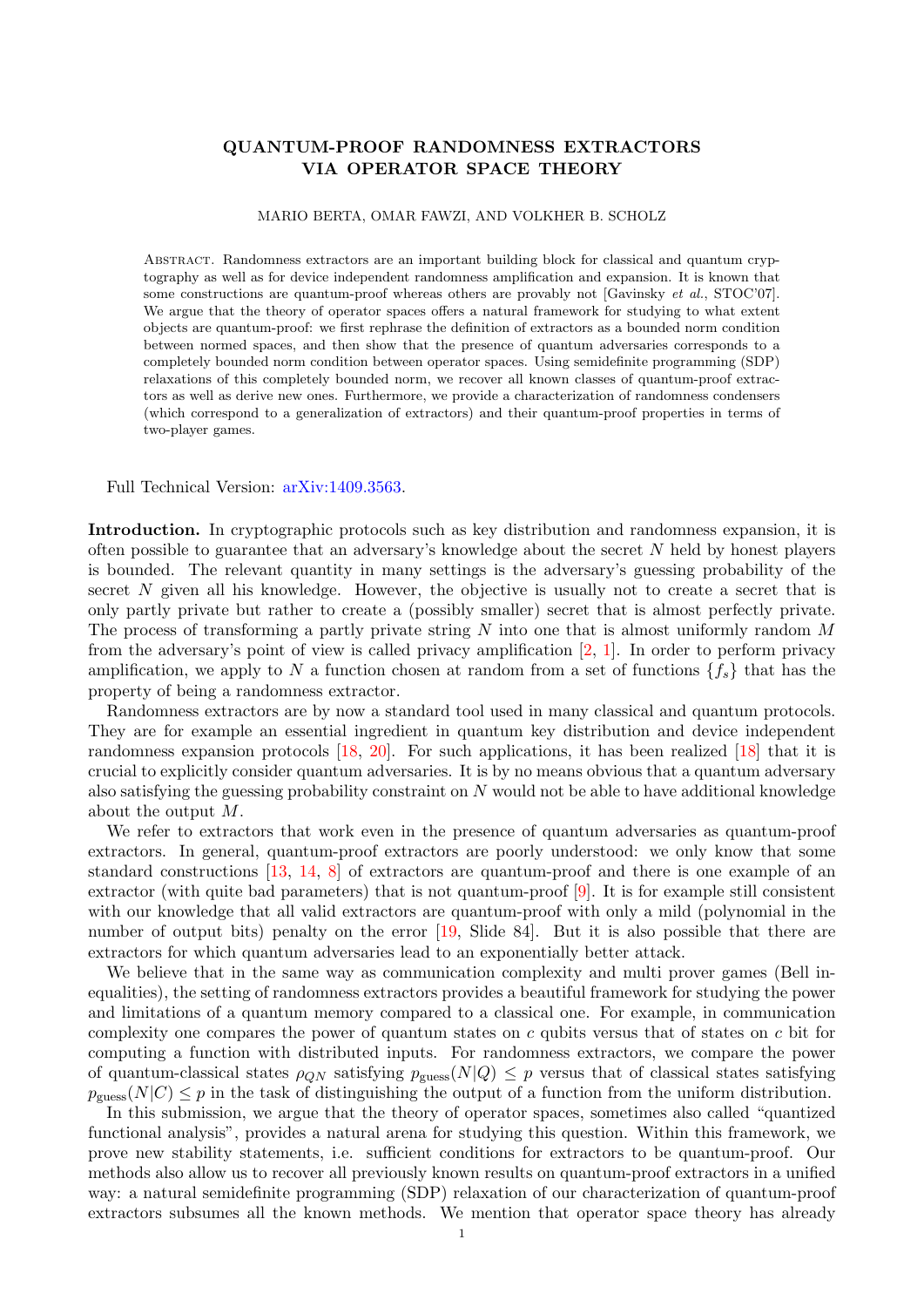been successfully applied in the context of understanding Bell inequality violations; see [\[12,](#page-3-9) [11\]](#page-3-10) and references therein. In fact, we even make this connection explicit by constructing for each condenser a two-player game whose ratio of the classical vs. the entangled value characterizes the stability properties of the condenser.

Extractors. As already mentioned, randomness extractors map a weakly random system into (almost) uniform random bits, with the help of perfectly random bits called the seed. We use  $N = 2<sup>n</sup>$ to denote the input system,  $M = 2<sup>m</sup>$  to denote the output system, and  $D = 2<sup>d</sup>$  to denote the seed system. A  $(k, \varepsilon)$ -extractor is then a family of functions  $\{F_1, \ldots, F_D\}$  with  $F_s : N \to M$  satisfying the following property. For any distribution  $P_N$  with  $H_{\text{min}}(N)_P := -\log p_{\text{guess}}(N)_P \ge k$  (here  $p_{\text{guess}}(N)$ ) denotes the maximal probability of guessing  $N$ ), we have

<span id="page-1-0"></span>(1) 
$$
\frac{1}{D}\sum_{s=1}^{D}||F_s(P_N) - v_M||_{\ell_1} \leq \varepsilon,
$$

where  $v_M$  denotes the uniform distribution on M. This definition refers to strong extractors, which correspond to what is needed for many cryptographic applications.

For applications in classical and quantum cryptography (see, e.g., [\[18,](#page-3-2) [15\]](#page-3-11)) and for constructing device independent randomness amplification and expansion schemes (see, e.g., [\[6,](#page-3-12) [17,](#page-3-13) [5,](#page-3-14) [7,](#page-3-15) [20\]](#page-3-3)) we are interested if extractor constructions also work when the input source is correlated to another (possibly quantum) system Q. That is, we would like that for all quantum-classical input density matrices  $\rho_{ON}$ with conditional min-entropy  $H_{min}(N|Q)_{\rho} := -\log p_{\text{guess}}(N|Q)_{\rho} \ge k$  (here  $p_{\text{guess}}(N|Q)$  denotes the maximal probability of guessing  $N$  given  $Q$ ), we have

<span id="page-1-1"></span>(2) 
$$
\frac{1}{D}\sum_{s=1}^{D} \left\|\mathrm{id}_Q \otimes F_s(\rho_{QN}) - \rho_Q \otimes v_M\right\|_1 \leq \varepsilon.
$$

If we restrict the system Q to be classical, it is simple to see by conditioning on the possible values of  $Q$  that this basically reduces to usual extractor condition [\(1\)](#page-1-0) [\[14\]](#page-3-5). However, if  $Q$  is quantum, the condition [\(2\)](#page-1-1) could be much stronger than condition [\(1\)](#page-1-0). Extractors that satisfy the stronger condition [\(2\)](#page-1-1) are called quantum-proof.

Norms, completely bounded norms and SDP's. For vectors in  $\mathbb{R}^N$ , the  $\ell_1$ -norm is the sum of all absolute values of vector entries and the  $\ell_{\infty}$ -norm is the largest absolute value of vector entries. Both norms are useful for studying extractors, as the first norm encodes the normalization constraint (the inputs are probability distributions), while the second is just the exponential of the min-entropy. Linear maps between normed spaces are naturally equipped with norms, defined as the maximum norm of any output, given that the input has norm bounded by 1. Of course, the norms on the input and the output spaces can be different. Rewriting [\(1\)](#page-1-0) as a condition on norms, we express the extractor condition as a condition on the norm of a linear map  $\Delta[\{F_s\}]: \mathbb{R}^N \to \mathbb{R}^{MD}$ . We refer to the full version  $|3|$  for more details on this.

In order to take into account quantum adversaries in terms of norms, we want to allow for correlations between the input and an arbitrary quantum system Q. The framework of operator spaces axiomatizes such scenarios: an operator space is a normed space equipped with a sequence of norms describing possible correlations to quantum systems. If we now study linear maps between normed spaces, we can naturally consider these maps to be maps between operator spaces by letting them act trivially on the quantum part. Of course, the norm of the linear maps might change, since we now also allow for correlations to the quantum part (at the input as well as at the output). The associated norm, defined as the supremum with respect to quantum systems of any dimension, is called the completely bounded norm, or just cb-norm. For the setting of extractors, we construct natural operator space structures such that the completely bounded norm of the linear map  $\Delta[\{F_s\}]$  captures the property of being quantum-proof.

**Theorem.** The property of being quantum-proof can be formulated as a condition on a completely bounded norm defined with respect to a suitably chosen operator space.

We derive multiple applications from this finding that are summarized in Table [1.](#page-2-0) First, we are able to show using Grothendieck's inequality that when the min-entropy  $k$  is very close to  $n$ , all extractors are approximately quantum-proof. Interestingly, our bound quite tightly matches the known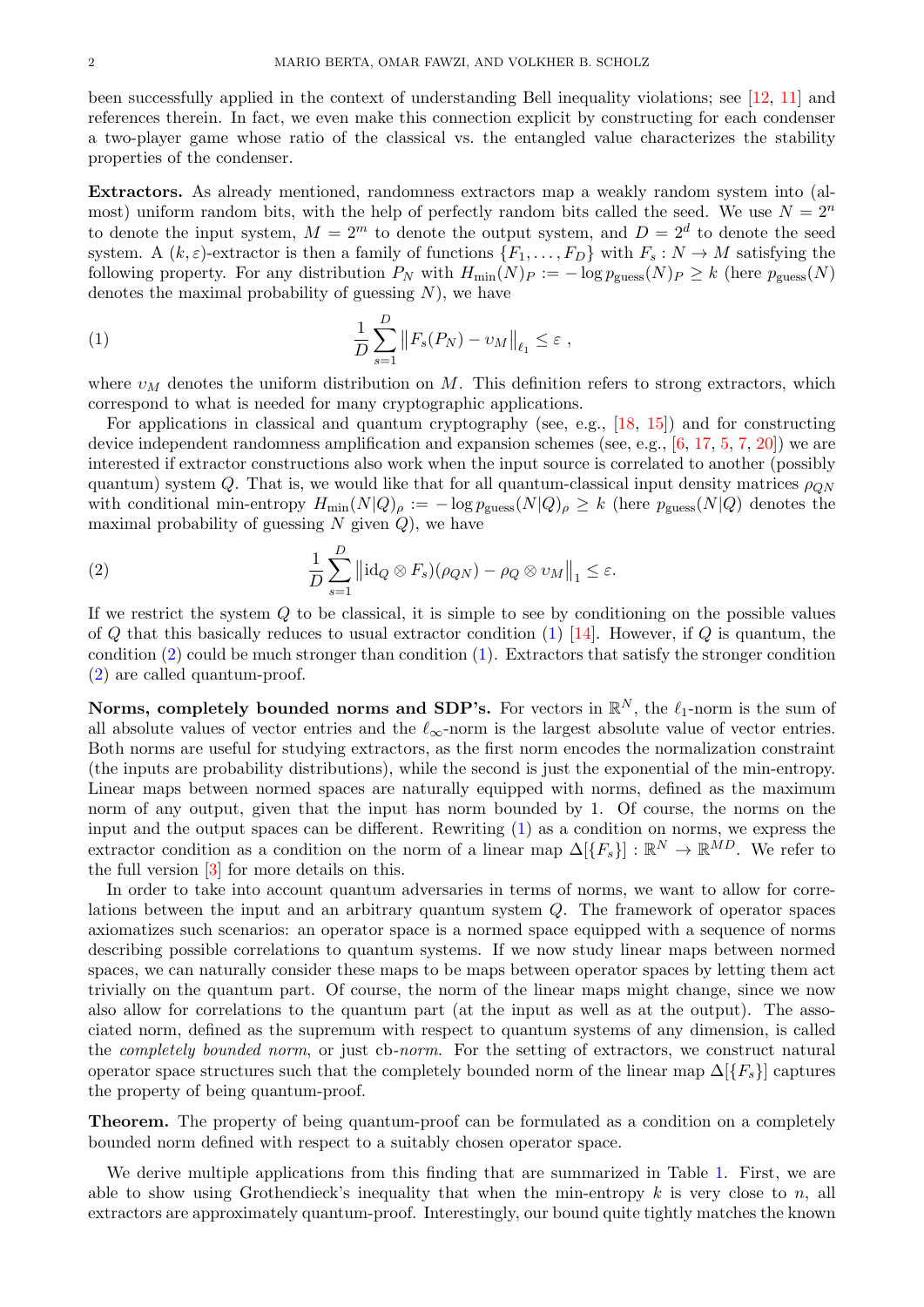| Strong $(k, \varepsilon)$ -extractor           |                     | Quantum-proof with parameters                                         | SDP relaxation |
|------------------------------------------------|---------------------|-----------------------------------------------------------------------|----------------|
| Random functions                               | 9                   |                                                                       | $\mathbf x$    |
| One-bit output                                 |                     | $\sqrt{14}$ , Thm. 1 $(k + \log(1/\varepsilon), c\sqrt{\varepsilon})$ |                |
| Small output                                   |                     | $(k+\log(2/\varepsilon), c\sqrt{2^m \varepsilon})$                    |                |
| High entropy                                   |                     | $(k+1, c2^{n-k} \varepsilon)$                                         |                |
| Spectral (e.g., two-universal hashing) $\vert$ | $\sqrt{4}$ , Thm. 4 | $(k, c\sqrt{\varepsilon})$                                            | √              |
| Trevisan based                                 |                     | [8, Thm. 4.6] $(k + \log(1/\varepsilon), c\sqrt{\varepsilon})$        |                |

<span id="page-2-0"></span>TABLE 1. Stability results for strong extractors: input  $N = 2^n$ , output  $M = 2^m$ , seed  $D = 2^d$ , min-entropy k, error parameter  $\varepsilon$ , and c represent possibly different constants. Exact statements can be found in [\[3\]](#page-3-16). Note that the SDP relaxation recovers all known cases. References point to where the corresponding properties were shown first.

separation  $[9]$  between conditions  $(1)$  and  $(2)$ . As a second application, we show that any extractor with small enough output (say constant or logarithmic in  $n$ ) is approximately quantum-proof. This last statement is a generalization of a result  $\left[14\right]$  that shows that extractors with a single bit of output are quantum-proof. We emphasize that these results do not make any use of the structure of the functions  $F_s$  and thus hold for any valid extractor construction.

In order to understand our completely bounded norm condition, we study a SDP relaxation of this condition and find that all known stability results (including the new ones that we derive) are actually bounds on this SDP relaxation. In other words, the only known method for proving security against quantum adversaries is via this SDP. Quite surprisingly, we find that for a small set of randomly chosen function the value of this SDP is large with very high probability. This contrasts with the fact that such families of functions are the prototypical example of randomness extractors and define with high probability extractors with optimal parameters (satisfying condition [\(1\)](#page-1-0)). This can be interpreted in two ways: either random functions are good candidates for a large separation between conditions [\(1\)](#page-1-0) and [\(2\)](#page-1-1), or that understanding how random functions behave in the presence of quantum side information requires completely new methods.

Theorem. The completely bounded norm characterizing quantum-proof extractors can be upper bounded by an SDP. For all known quantum-proof extractors, the SDP relaxation is approximately tight.

Condensers, Graphs and Games. Randomness condensers are obtained by weakening the condition on the output: it does not need to be close to the uniform distribution but only close to some distribution with min-entropy k'. When  $k' = m$ , this is exactly the condition for being a  $(k, \varepsilon)$ -extractor. The reason such objects are called condensers is that typically we want  $k' \approx k$  but  $m \ll n$  so that the entropy is condensed to a smaller space. As for extractors, one naturally defines quantum-proof condensers to be secure even in the presence of quantum adversaries.

The framework of normed spaces and operator spaces also allows to analyze to what extent condensers are quantum-proof. The input constraint is the same as in the extractor case, but slightly more work is needed to capture the output constraint. We refer to the full version [\[3\]](#page-3-16) for a further technical discussion.

Using our characterization in terms of norms, we can show that evaluating the performance of a condenser corresponds to an instance of a well studied combinatorial problem, called bipartite densest subgraph [\[16\]](#page-3-18). The connection to graph theory also provides the first step towards our last result. Using techniques of Junge from [\[10\]](#page-3-19) we can define a two-player game that exactly captures the property of being a (quantum-proof) condenser.

Theorem. To any condenser, we can associate a two-player game such that the classical (resp. entangled) value characterizes the error in the classical (resp. quantum) case.

In summary, we present a unifying approach to study the stability properties of pseudo-random objects against quantum adversaries, recovering all known results and providing new ones.